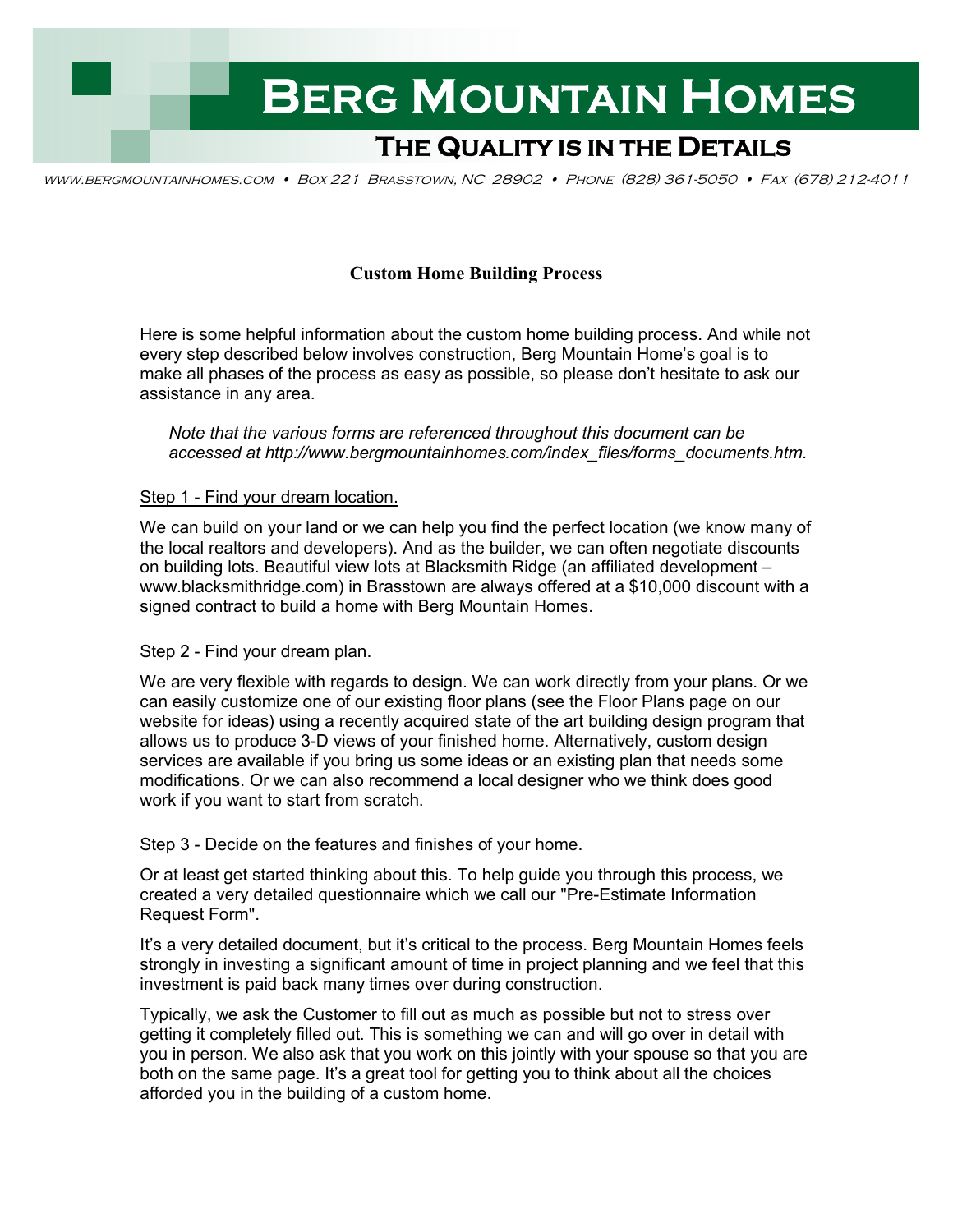## Step 4 - Establish your budget.

Experience tells us that it is almost inevitable that you will request a house that costs more than you expect. And as the building of the house progresses, you will want to add features to the house that will further increase the cost. Building a custom house can be a lot of fun, but exceeding the budget can put a strain on both the Customer and your builder.

While not absolutely necessary, we think it's important that you share your budget (or at least a budget range) with your builder. Building a home requires a strong collaborative effort between you and your builder. Your builder should be an expert with respect to how much things cost and can make many recommendations as to the pros and cons of various features with an eye on their effect on the bottom line.

And lastly, it takes us (at Berg Mountain Homes) as much as two to three weeks to put together an accurate proposal and estimate (we're very thorough). This is a significant expenditure of time and it's important to know if we are at least in the ballpark before starting on a detailed proposal. We can usually give you a rough price range estimate after we see your plans and have a preliminary discussion about the house features. This way, we can both agree it's worthwhile to move forward.

## Step 5 - Line up financing.

It's never too soon to get pre-approval for your project. We've worked with many of the local banks and you can see some of our preferred lenders on the Resources page of our website.

## Step 6 - Meet with us.

Obviously, at some point, we need to spend some time together. We need to sit down in person with you and go over your plans and ideas as well as that questionnaire we asked you to start filling out (the "Customer Specifications" form). We'll go over this form item by item and we can assist you in explaining the various options and their relative pros and cons as well as their costs.

Of course, you'll want to get to know us a little and see some of the houses we've built. And we'll want to visit your house site together. We will usually bring out an excavator to meet with us so that we get a very good idea of the work needed to build your foundation.

Usually, this meeting is done in person up in the mountains. While difficult, it is possible to take care of some of this over the phone. And from time to time in the past, we've made special trips to a Customer's home if they don't live too far away or we happen to be in their area for a few days.

## Step 7 - Work on the Proposal.

After we've met and the floor plans and questionnaire are complete, the Proposal process begins. This can take several weeks depending on the level of complexity. We'll usually go through several draft Proposals before agreeing to all the features of your home. Each draft will give you a chance to review the proposal and for us to ask more questions for clarification purposes.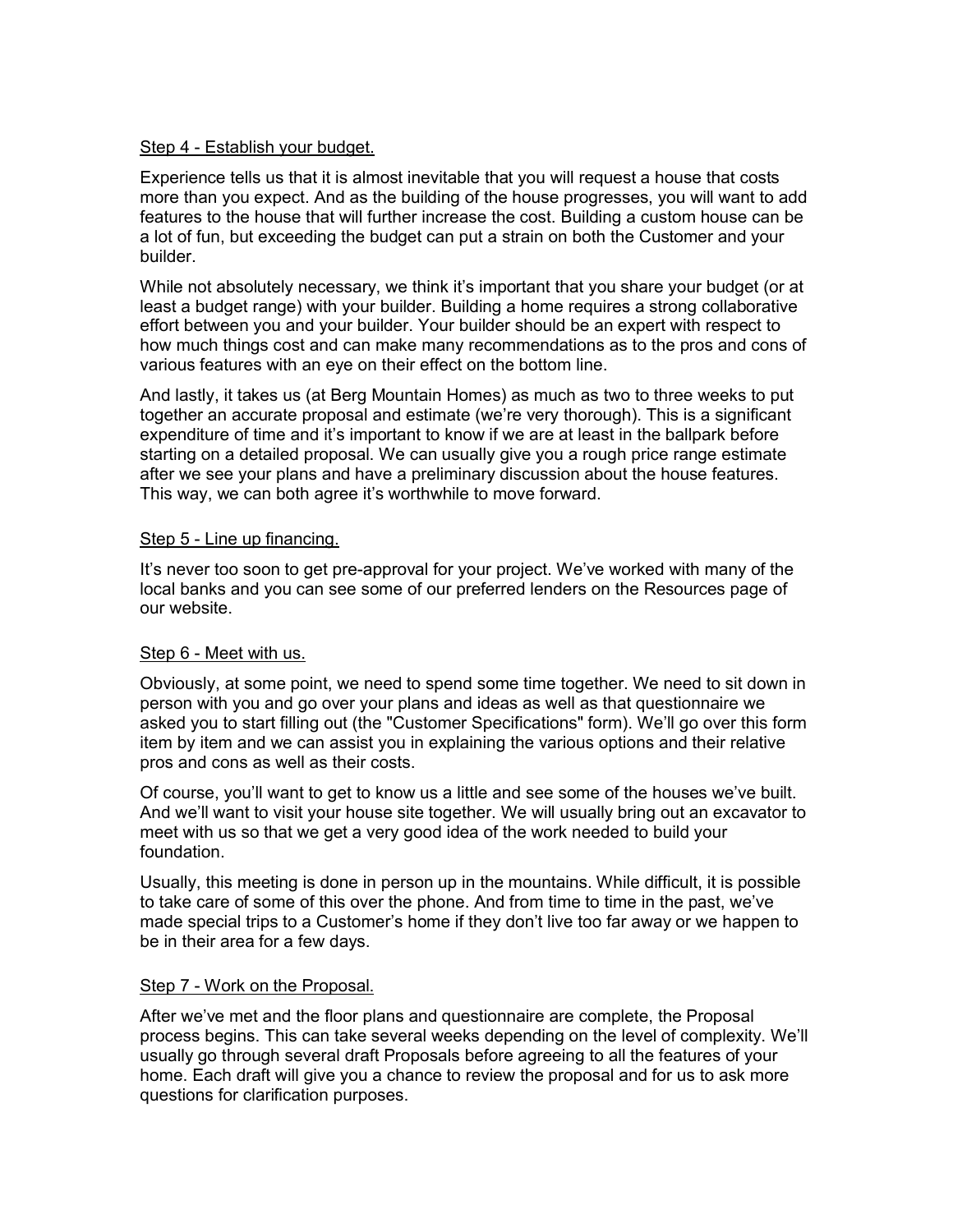When the Proposal is finalized with respect to the features of the home, then the home goes through the pricing. After pricing is finalized (about a week long process), then a completed Proposal is delivered to the Customer.

Berg Mountain Homes only offers all-inclusive pricing. In other words, we provide a single price for you home which includes our fee and all other construction related costs. This makes Berg Mountain Homes responsible for any construction cost variances as a result of estimating errors or construction material / sub-contractor pricing changes. The only time the price to the Customer would change in this scenario would be in the case of Change Orders or variances on Allowances.

This all-inclusive pricing is opposed to a fixed fee or cost plus approach used by most builders. In these scenarios, the contractor provides a budget for the Customer prior to the project, but if costs vary from this budget number then the Customer is responsible for the differences.

We just feel that an all-inclusive price means no surprises for the Customer and eliminates the potential for significant additional costs through the course of the project due to underbudgeting situations (which can happen either on purpose or more likely, because the builder was not good at putting together an estimate or fully understanding the plans or the Customer's desires).

A "Sample Proposal" is available on our website so you can get an idea of what is involved. The Proposal not only provides a scope of work for your project, but it also provides a very detailed road map for us to follow during the course of construction.

## Step 8 - Sign a contract.

Once we've agreed on the Proposal, the next step is signing the "Construction Agreement". This document incorporates the Proposal as well as any other Construction Documents (like the plans) and is the formal agreement governing our relationship during the building process.

At the time Construction Agreement is signed, we will establish a proposed starting date for the project and also require an initial non-refundable deposit to hold your turn in line.

#### Step 9 - Obtain financing.

In a previous step, you begin the process of obtaining financing. Now it's time to put that into place. At this point, we will also establish a draw schedule with the bank. Usually this is five to six draws based on a pre-determined schedule over the course of the project. We request an initial draw be made available immediately prior to commencement of construction. Then the bank monitors draw requests which are funded only if specified work is verified as complete by the bank's inspector. A final draw is typically held back until completion of the project and obtaining the Certificate of Occupancy.

#### Step 10 - Build the house.

Finally, we get to the good part. Construction usually takes six to nine months depending on the size of the project and many other factors (weather, building department,